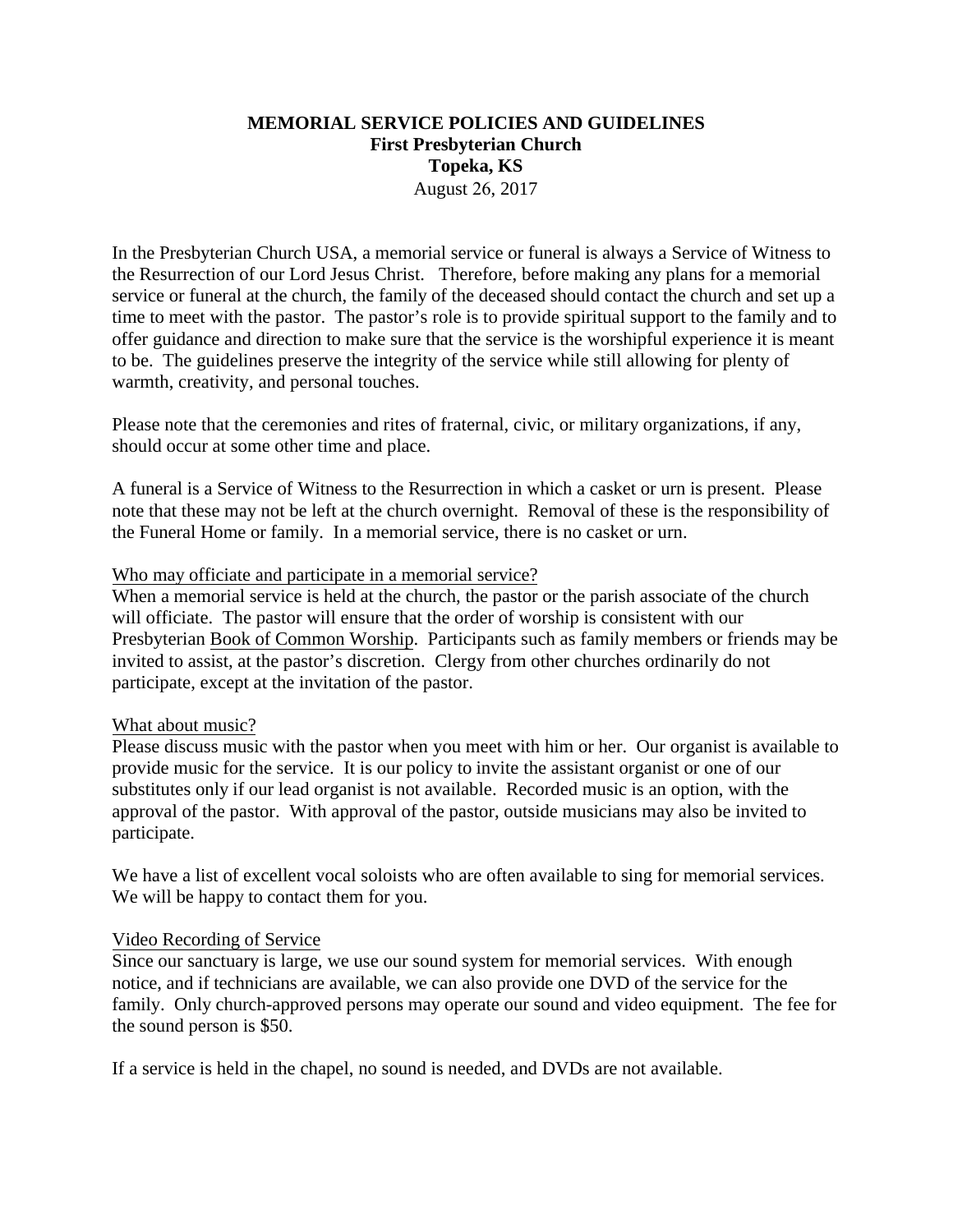### Service Times

Whenever possible, please try to schedule the memorial service for a weekday morning or afternoon. Because of the short turnaround time between Saturday services and Sunday worship, there will be a \$75 custodial fee for services held on Saturdays. Please be advised that if many guests are expected, our parking lot has limited parking spaces. Street parking is available, but is metered on weekdays. We do not hold memorial services on Sundays.

Please note that due to limited staffing, **we are not able to open the church for memorial services until two hours before the service** is scheduled to begin.

## Receptions

Our deacons will be pleased to host a reception for family and attendees immediately following a memorial service at the church. **AS SOON AS POSSIBLE, please let the church know the approximate number of people expected to attend**. The reception will include coffee, water, and simple refreshments. We do not offer a lunch at this time. Friends of the family who would like to help provide cookies or other items for the reception should contact the church office administrator, who will connect them with our deacons. We do accept donations to cover the cost of the reception. Leftover refreshments will be saved for Sunday morning hospitality or given away at the discretion of the deacons.

#### Flowers

To encourage a spirit of worship and to protect the wood floors of our historic sanctuary, floral arrangements are limited to 3 to 5 arrangements (depending on their size and placement) in the sanctuary. Other arrangements will be placed in Disciples Hall.

## Memorial Contributions

If you are requesting contributions to the church in lieu of flowers, we will provide envelopes for your use. If requesting contributions to another organization, please contact that organization so they can provide envelopes at the service.

We will place a basket next to the guest book where guests may leave cards and/or memorial contributions.

## Services for Non-Members

Ordinarily, we do not host memorial services for someone who is not a member nor related to a member. Should the pastor and/or session make an exception, there will be a \$500 church facility usage fee (\$200 if only the chapel is used). Fees for other services (sound, organist, etc.) are not included in this facility fee (see page 3). All fees need to be paid prior to the day of the service. At this time, we are unable to provide a bulletin or a reception for non-member services.

#### Services in the Chapel

For smaller services, our chapel will comfortably hold 50 to 75 people. No sound or video is available for these services.